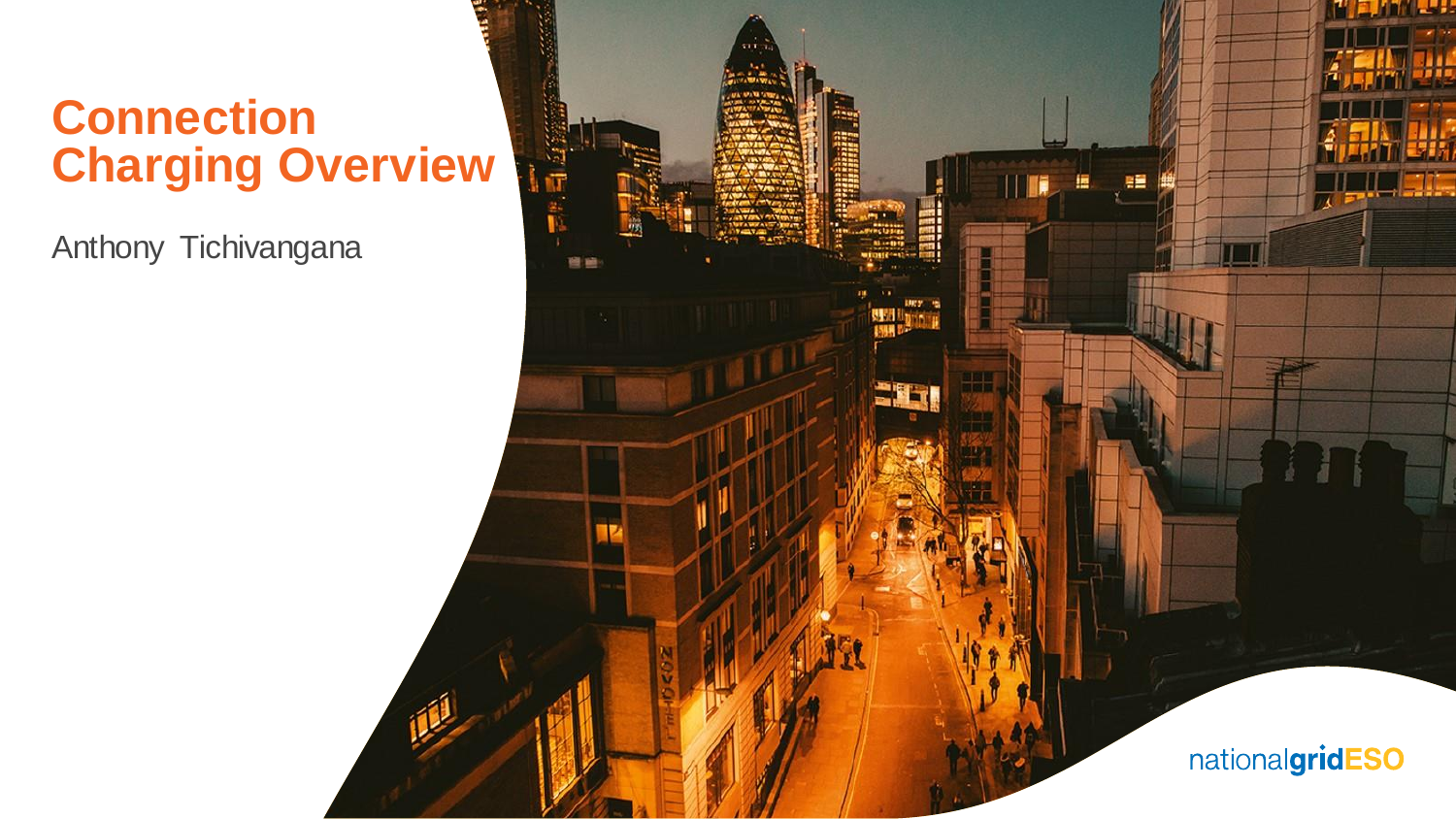### **Connection charging team**

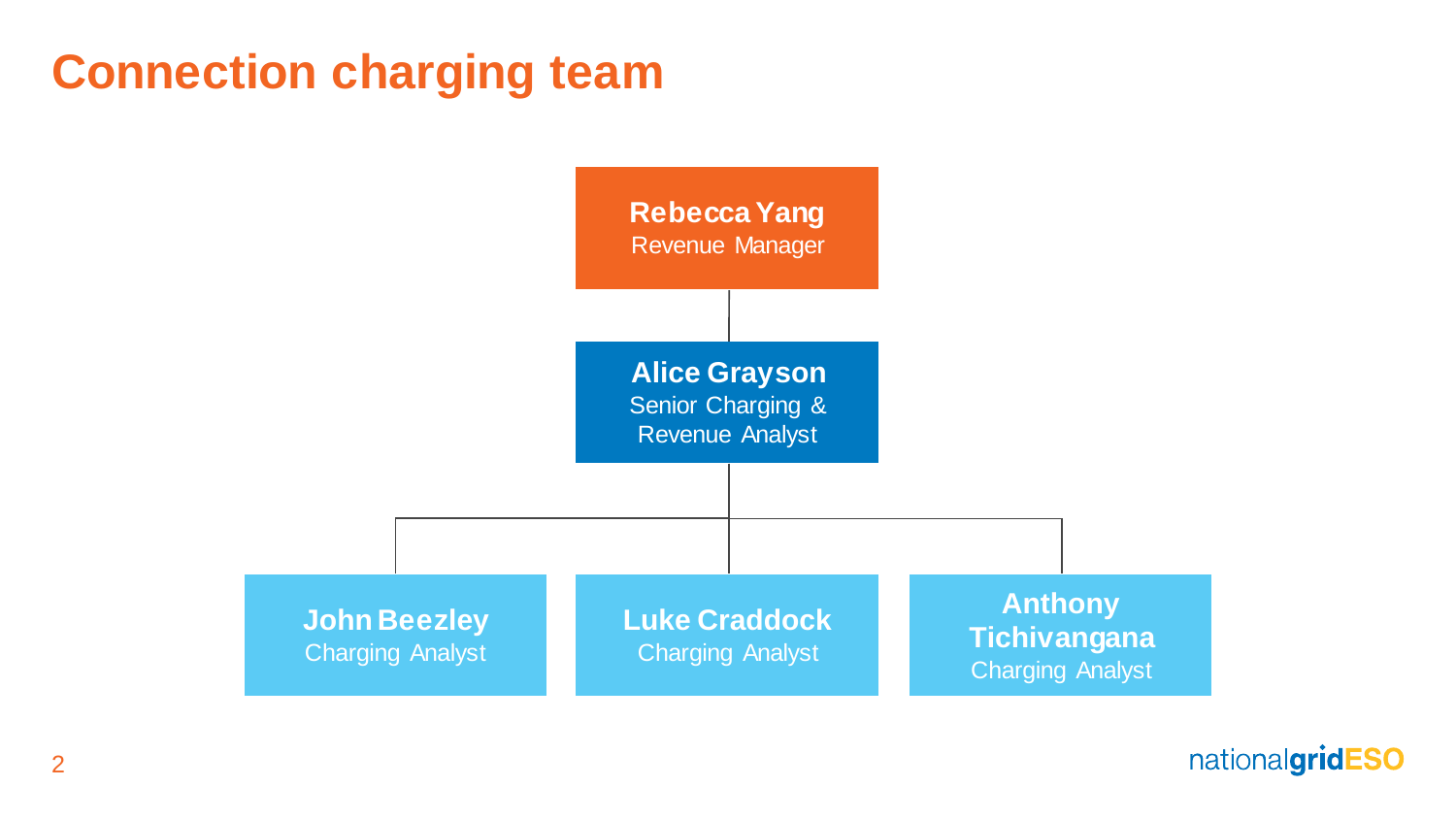# **What will be covered in this session**

- 1 Introduction to Connection Charging
- 2 Overview of Post Commissioning Security
- 3 How to use our online charge modeller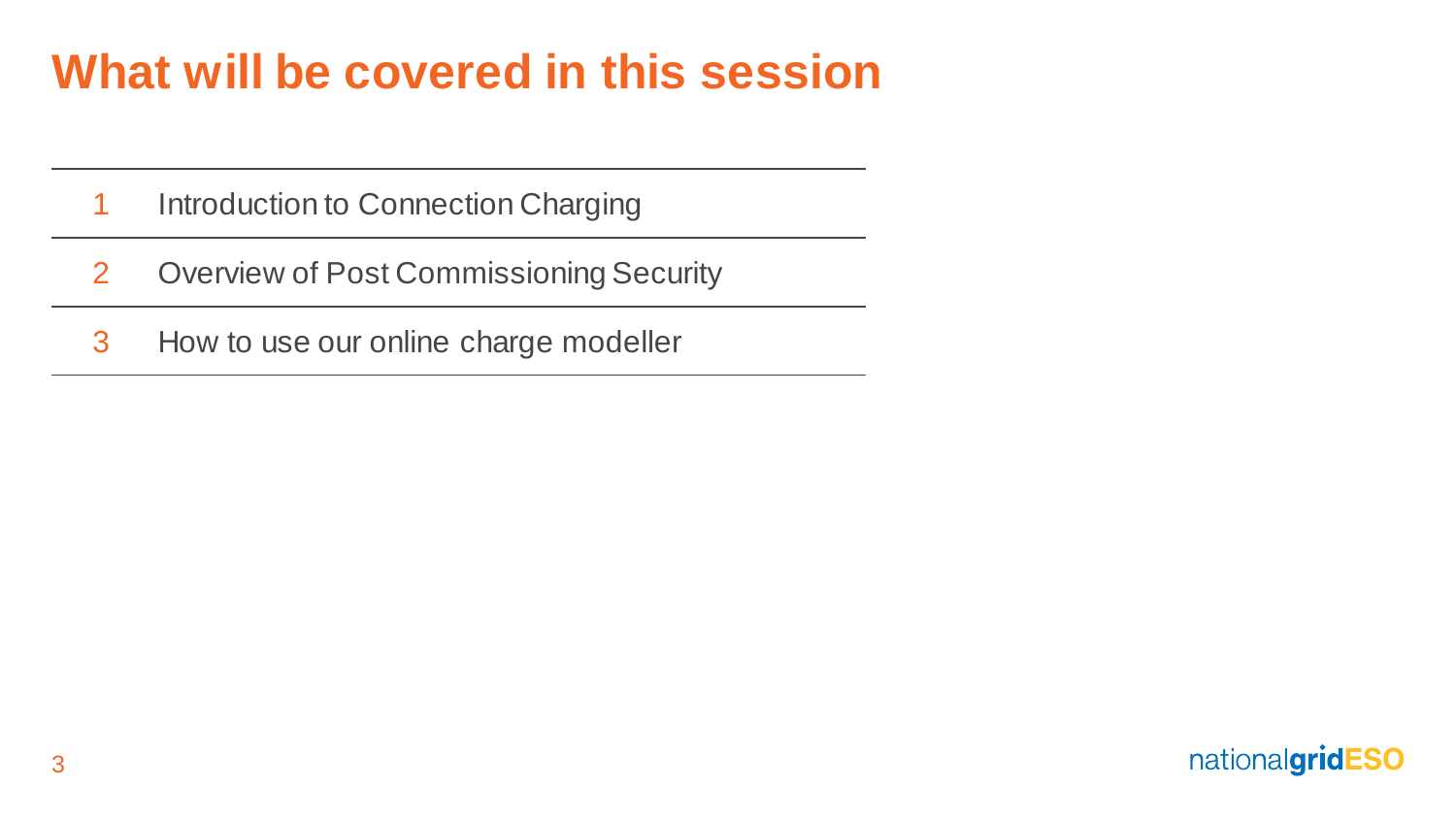# **Connection charges**

Connection Charging Team calculate and recover Connection Charges **on behalf of the Transmission Owner.** 

Connection charges cover installing and maintaining **sole use assets** which connect users to the National Electricity Transmission System (NETS).



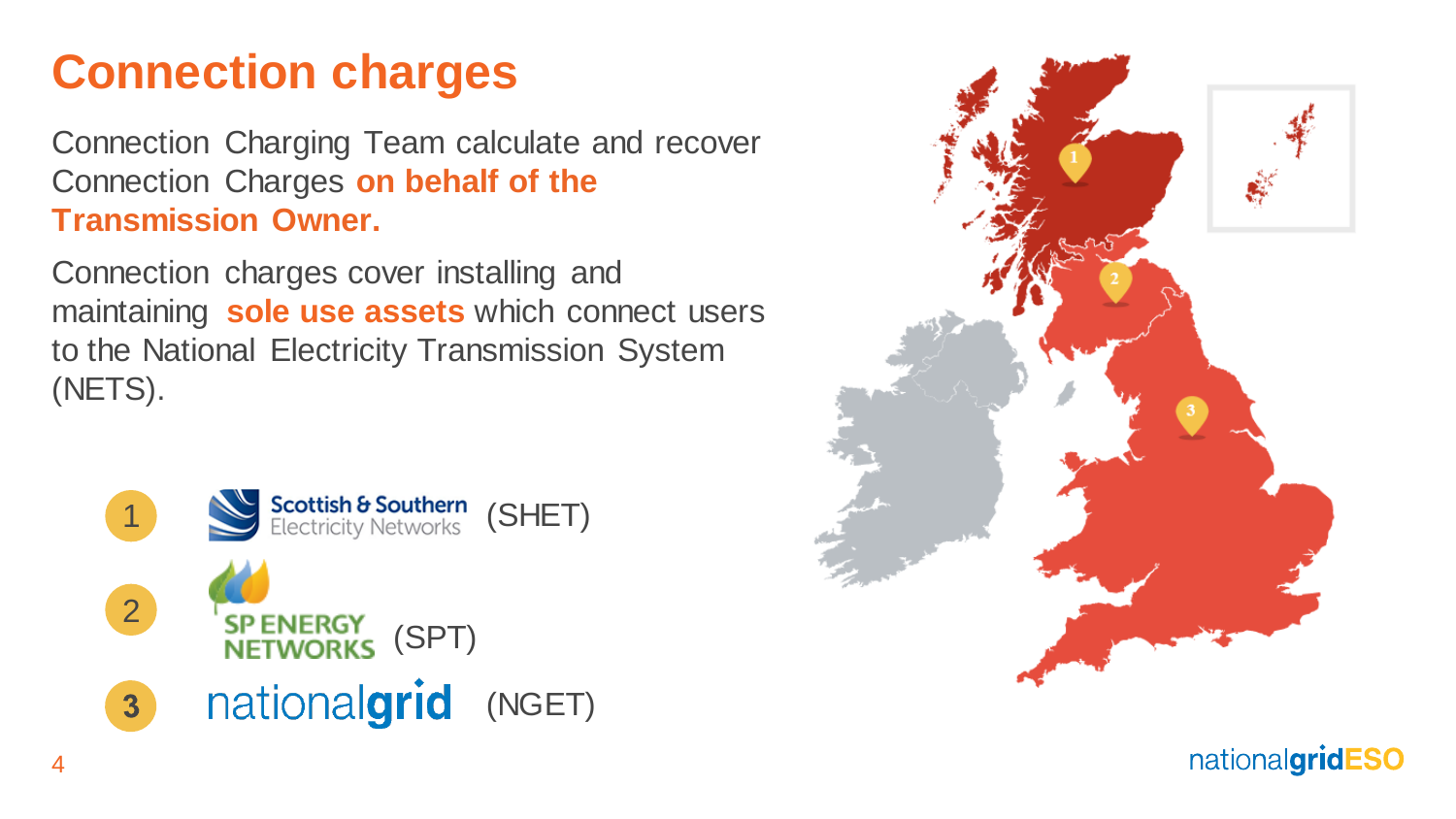# **Connection Charges**

| National Grid ESO Charging<br><b>Statement</b> | <b>CUSC Section 14</b> |  |  |  |
|------------------------------------------------|------------------------|--|--|--|
| <b>Connection Charging</b>                     |                        |  |  |  |

#### **Single user Connection assets**

*"Connection assets are defined as those assets solely required to connect an individual User to the National Electricity Transmission System, which are not and would not normally be used by any other connected party"*

#### **Any shareable or potentially shareable connection assets are classed as infrastructure i.e.**

- Substation busbars and associated site infrastructure
- Shared LV substations
- All FMS (Metering) Assets on shared sites

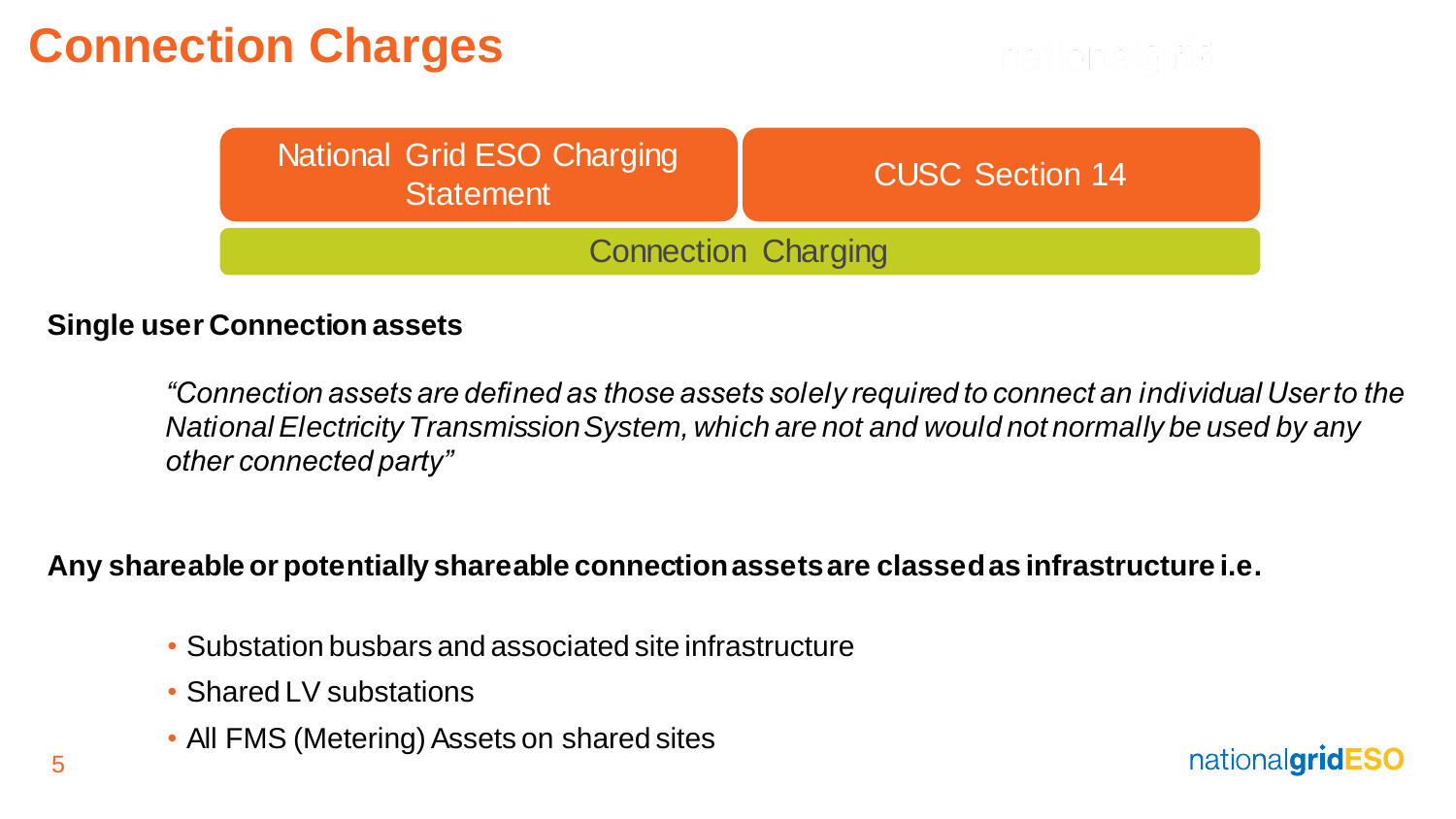#### **Example connection for Generator**

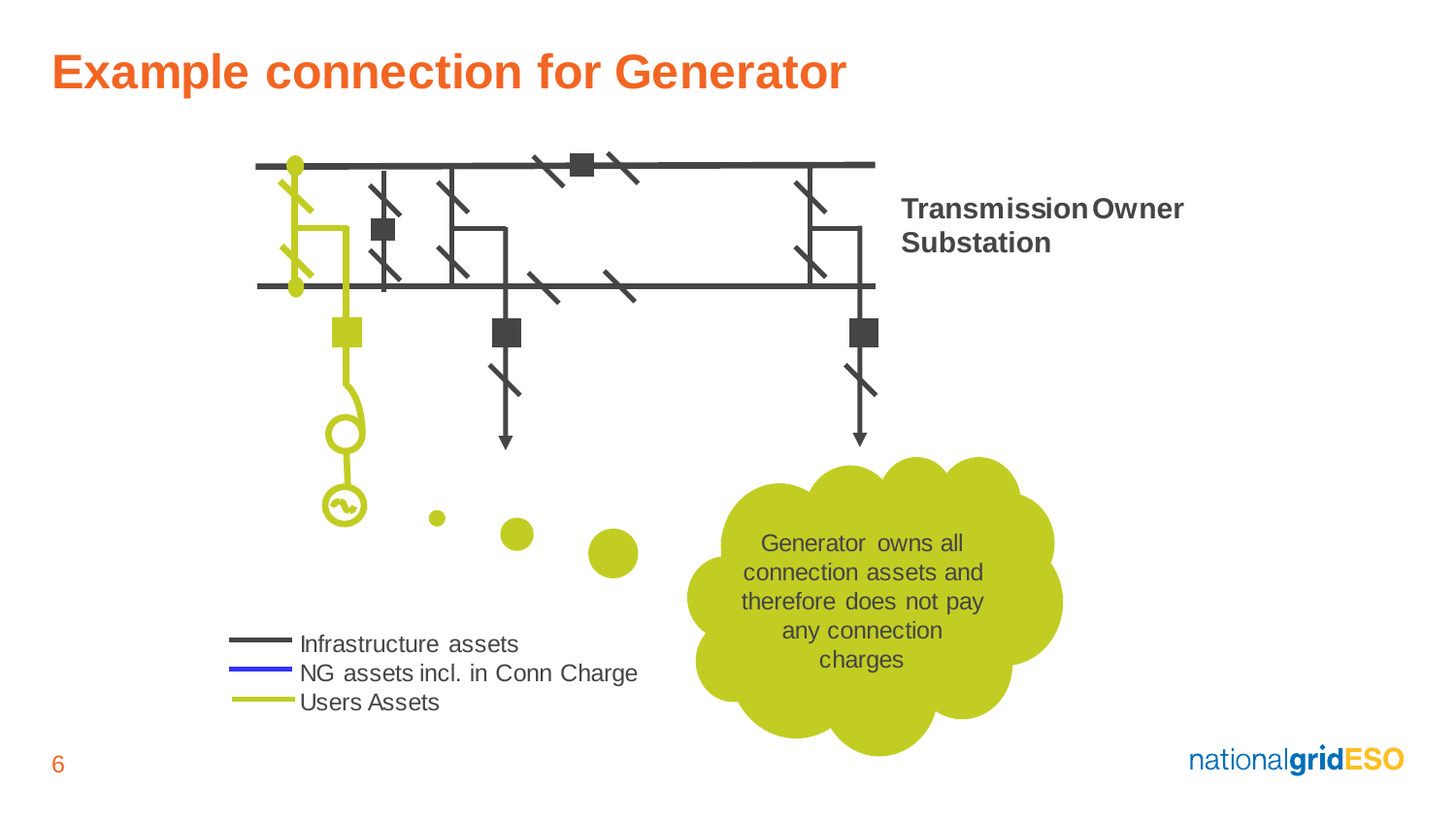### **Example connection for DNO**

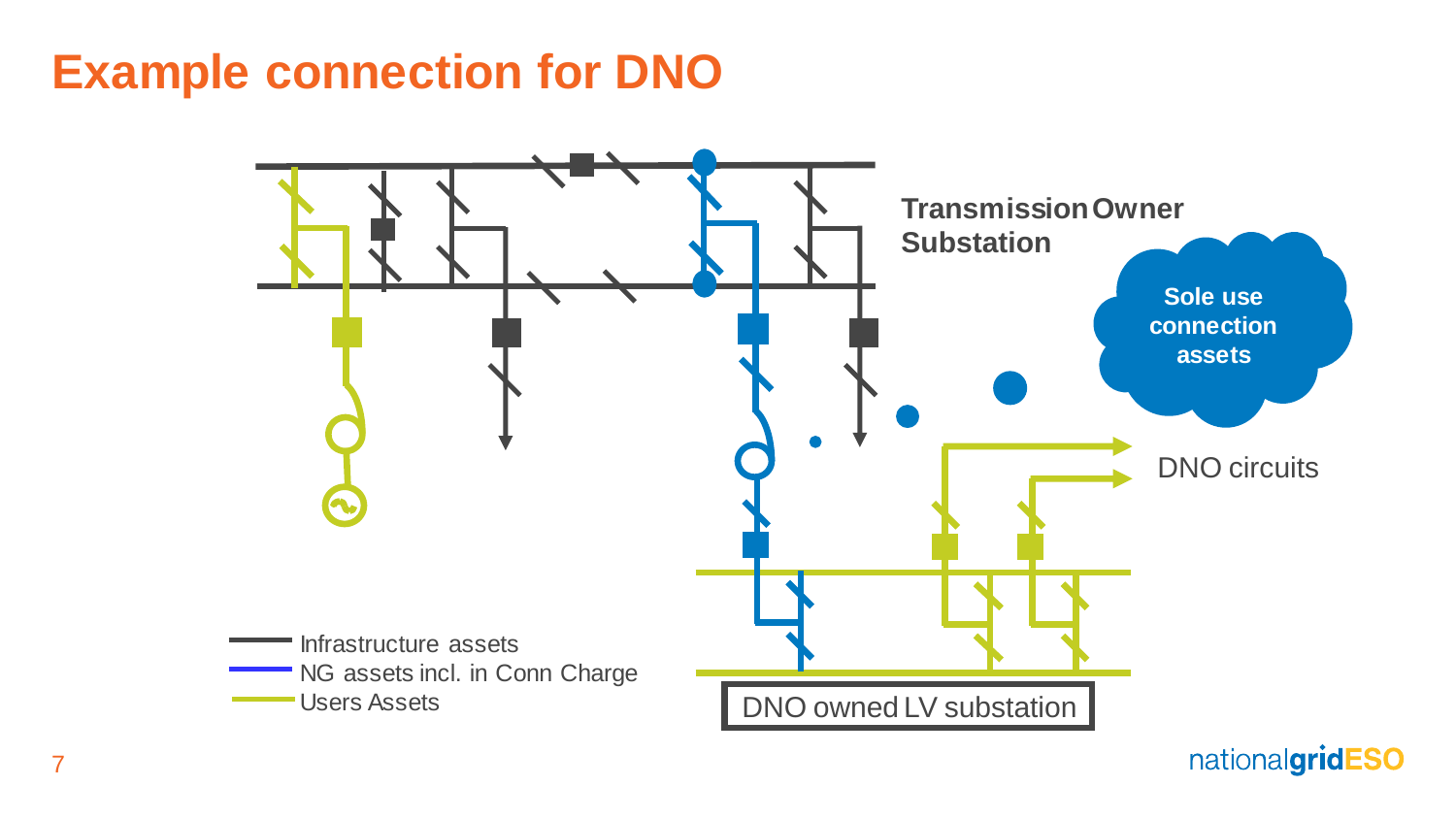### **Connection Offer Process**



- The Transmission Owner provide the ESO with the cost of the connection asset, Gross Asset Value (GAV)
- We then apply our charging methodology to create a connection charge for customer offers as per CUSC / UoS Charging Statement
- We create charging appendices for difference agreement Types: BEGA, BELLA, BCA
- We create the charging appendices A/B, B1 and D

8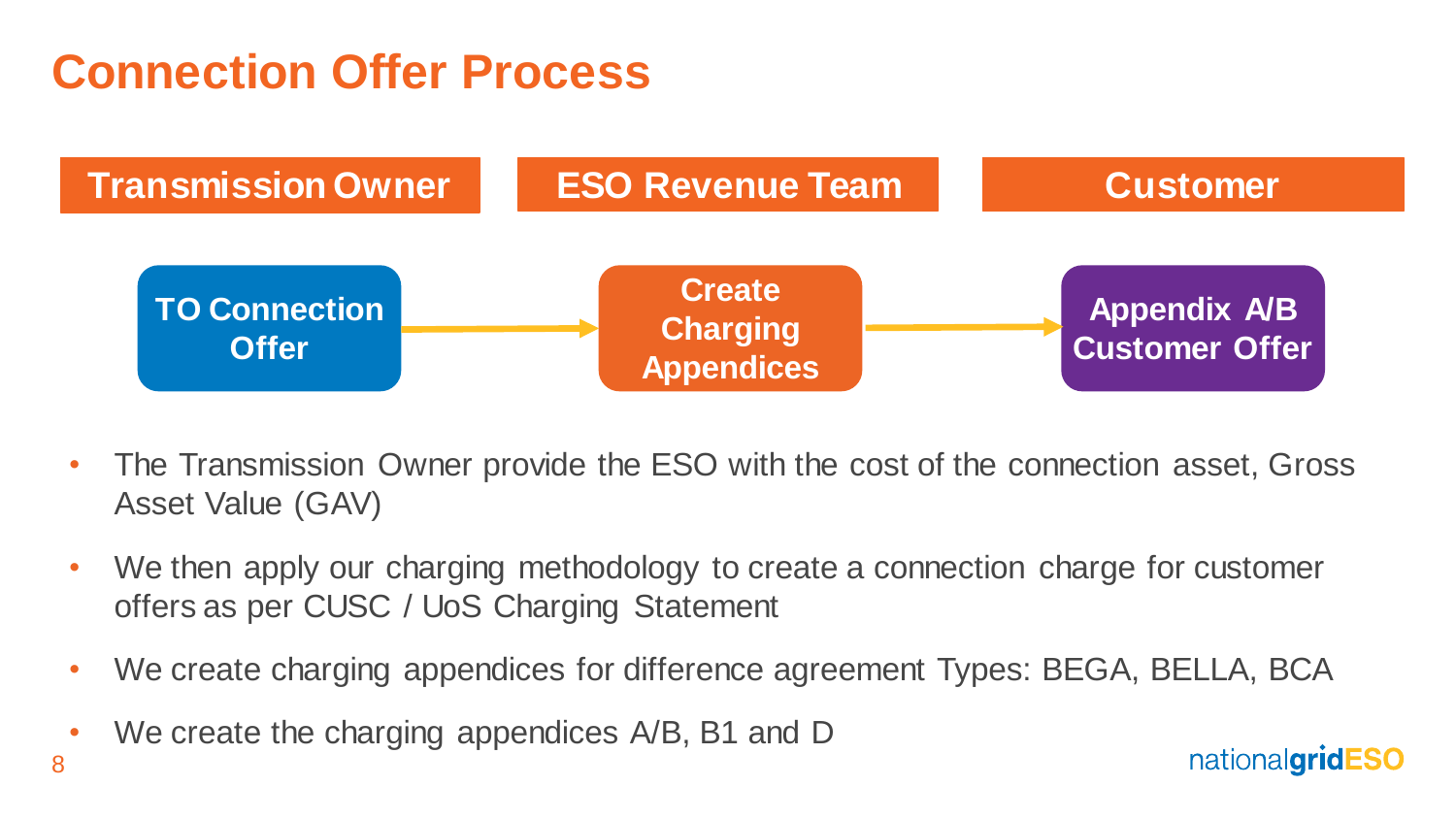# **Charging Appendices Example (Appendix A)**

#### **APPENDIX A TRANSMISSION CONNECTION ASSETS/CONNECTION SITE**

| User:                   | AT Renewables    |  |  |  |  |
|-------------------------|------------------|--|--|--|--|
| <b>Connection Site:</b> | Dynamo Push Bike |  |  |  |  |
| Type:                   | Entry            |  |  |  |  |

#### Part 1 - Pre-Vesting Assets

| <b>Description</b>                     | Aqe<br>(As at 01/04/2019) | Year |
|----------------------------------------|---------------------------|------|
| SGT 1 132/33kV Transformer             | 35                        | 1984 |
| Part 2a - Existing Post-Vesting Assets |                           |      |
| <b>Description</b>                     | Age<br>(As at 01/04/2019) | Year |
| SGT 2 132/33kV Transformer             | 2                         | 2017 |
| Part 2b - New Post-Vesting Assets      |                           |      |
| <b>Description</b>                     | Age<br>(As at 01/04/2019) | Year |
| SGT 1 132kV GIS Bay                    | 0                         | 2019 |
| SGT 2 132kV GIS Bay                    | ٥                         | 2019 |
| SGT 1 132kV Cable                      | ٥                         | 2019 |
| SGT 2 132kV Cable                      | 0                         | 2019 |

Part 3a - Existing Energy Metering Systems (\*)

Key Points:

- Pre-vesting assets are assets that commissioned pre 1990
- Electronic assets usually have a 10/15 year depreciation where as Non Electronic have 40

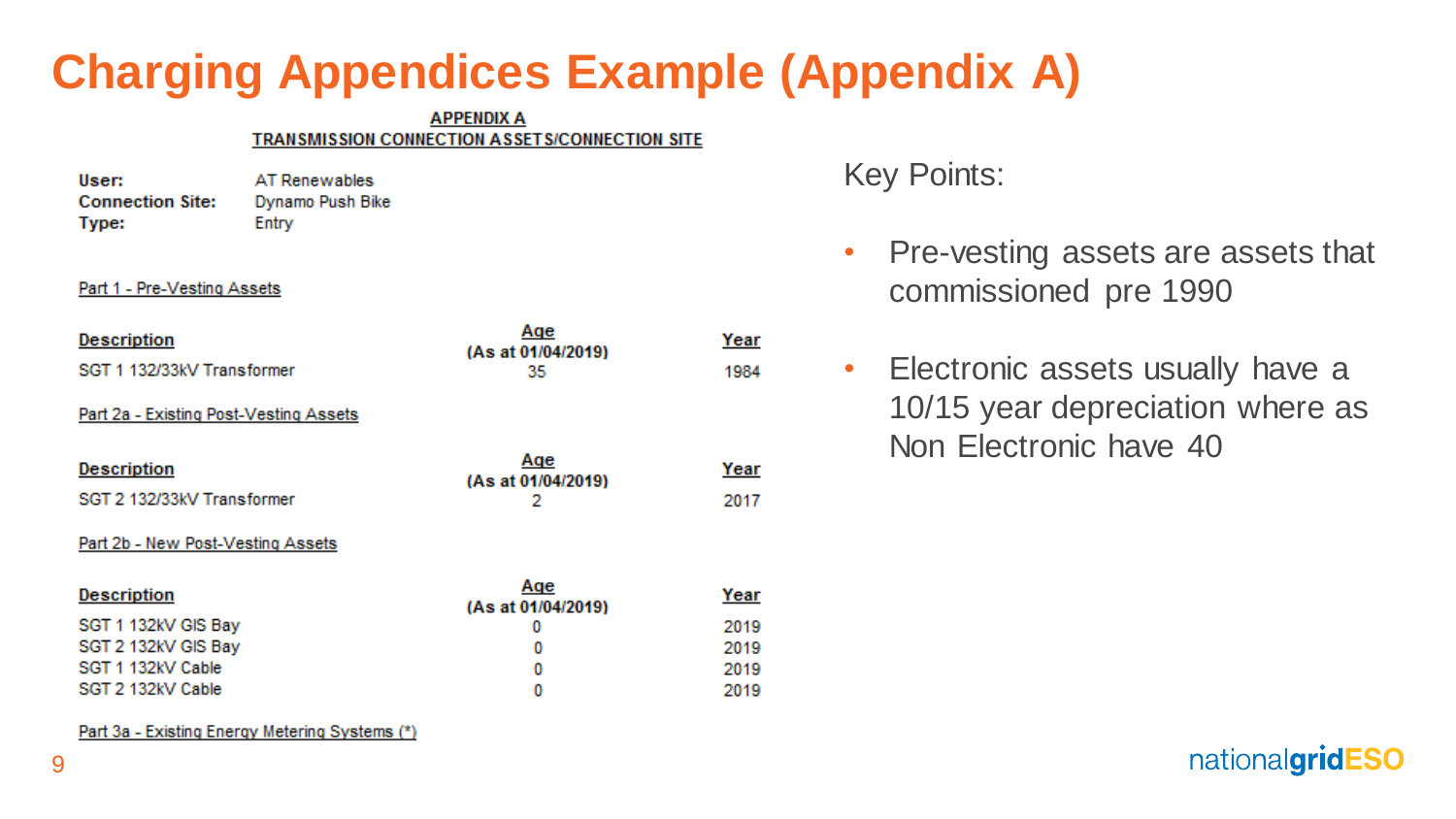### **Charging Appendices Example (Appendix B)**

#### **APPENDIX B CONNECTION CHARGESIPATHENT**

Urer: **AT Renewables** Connection Site: DynamoPurkBike Tree: Entry

#### (1) Cannection Charger

The Cannection Charger retaut below may be revired in accordance with the terms of this Bilateral Cannection Agreement and/or the Canrtruction Agreement and/or the CUSC and/or the Charging Statement.

#### Part 1 - Pre-Terting Arretr

Far indication only, the Connection Charge for thare arretr extant at 3 trt March 1990 and received in Appendix A Part 1 will be at an annual rate for the period 01/04/2019 to 31/03/2020 of £19,200.00, in September 2019 prices, where

 $-6.00 \times$ 

Rate of Return

#### **Transmission Carts**

Part A Sitespecific maintenance element - £4,500.00 Part B Other transmission casts element - £14,700.00

#### Part 2a - Exirtina Part-Tertina Arretr

Far indication anly, the Cannection Charge for thare arretr installed after 3 Ist March 1990 and as o curio a magon dix A P art 2 a will be at an annual rate for the period 01/04/2019 to 31/03/2020 of ويستعملنا وعربون £67,200.00, in September 2019 prices, where

Rate of Return

 $-6.00 \times$ 

#### **Transmission Carts**

10



#### <u> Part 21 - New Part-Tertina Arretr</u>

Far indication anly, the Cannection Charge for thare arretr inrtalled after 3 Irt March 1990 and ar <del>sportific dim A</del>ppondix A P art 2b will bo at an annual rato far tho poriad 01/04/2019 ta 31/03/2020 af £48,000.00, in September 2019 prices, where

Key Points:

- You are invoiced monthly for the annual charge
- Each year we re-issue your Connection Charging Appendices with your revised connection charge

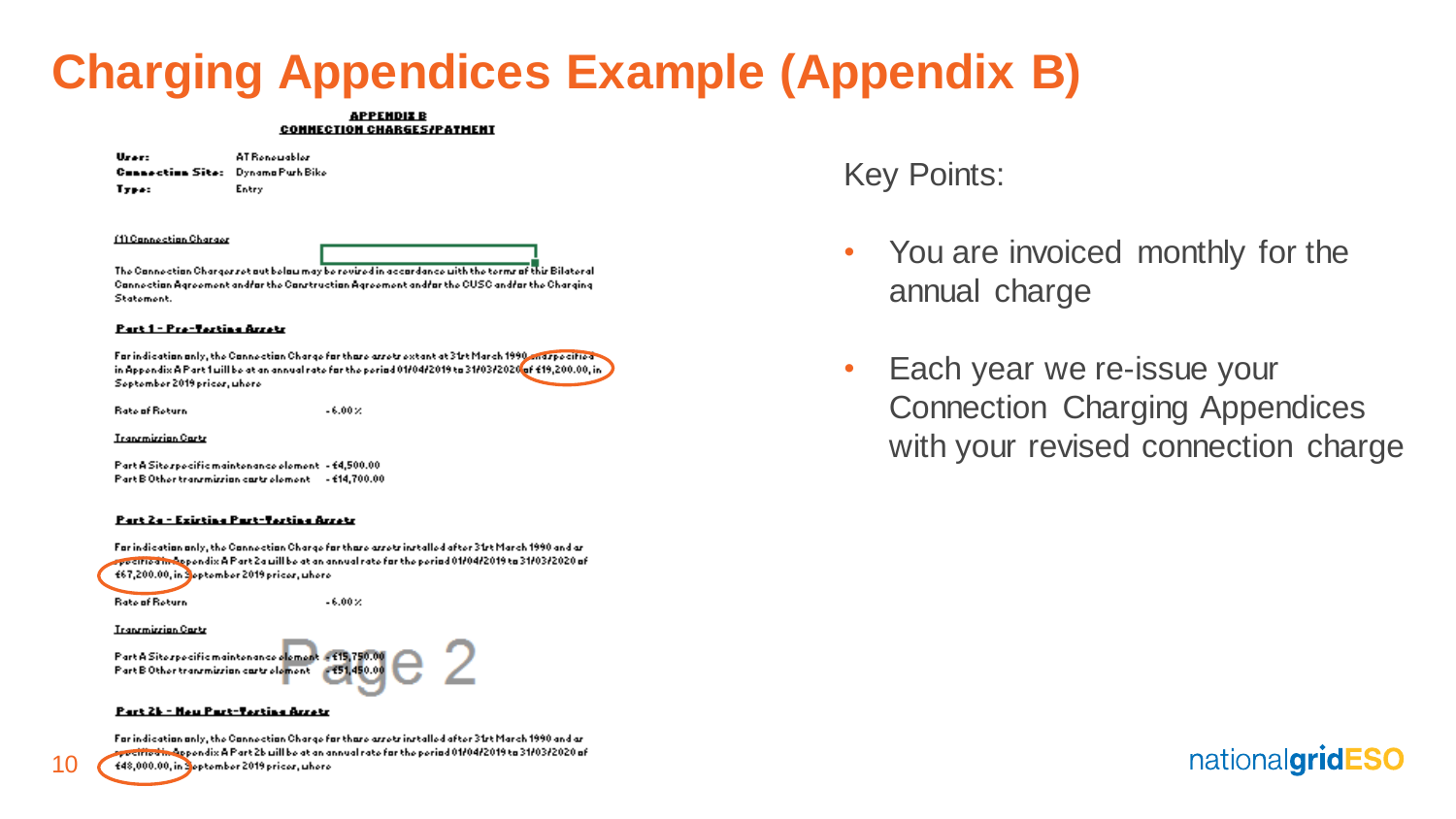# **Connection charges**

The connection charge is calculated annually and payable monthly. It's made up of the following elements:



- Customers can choose to pay all or part of the capital component reduce the monthly connection charge. This is called a capital contribution.
- Non Capital Component is payable for as long as the site is operational, even after the capital component has been paid off.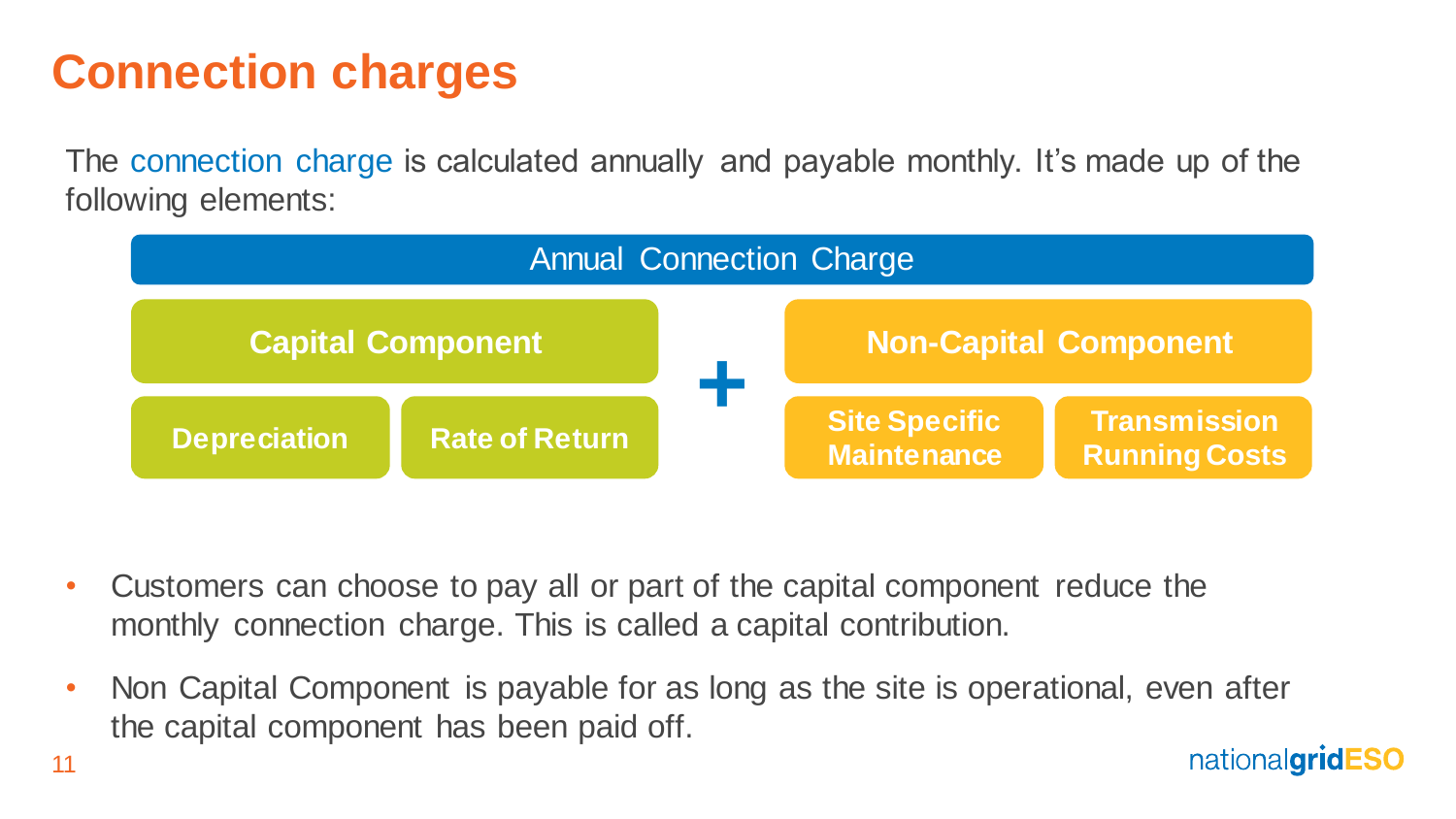# **Connection charges**

#### Interactive session at the end based on this slide!

#### **Annual Connection Charge Example**

|                             | <b>Connection</b><br>Cost | <b>Capital</b><br><b>Contribution</b> | <b>Depreciation</b>      | <b>RoR</b>               | <b>SSM</b>     | <b>TRC</b>     | Annual<br><b>Charge</b> |
|-----------------------------|---------------------------|---------------------------------------|--------------------------|--------------------------|----------------|----------------|-------------------------|
|                             | <b>GAV</b>                | Cap Con%<br><i><b>*GAV *RoR</b></i>   | <b>GAV/40</b>            | <b>NAV*RoR</b>           | <b>GAV*SSM</b> | <b>GAV*TRC</b> |                         |
| <b>Standard</b>             | £1,000,000                | 0%                                    | £25,000                  | £59,250                  | £4,500         | £14,700        | £103,450                |
| <b>Capital Contribution</b> | £1,000,000                | 100%                                  | $\overline{\phantom{0}}$ | $\overline{\phantom{0}}$ | £4,500         | £14,700        | £19,200                 |

#### **Acronyms**

| <b>Gross Asset Value</b><br>(GAV)                                                                                                                                    | <b>Net Asset Value (NAV)</b>                                | <b>Rate of Return (RoR)</b> | <b>Site Specific</b><br><b>Maintenance (SSM)</b>                                                   | <b>Transmission Running</b><br><b>Costs (TRC)</b>                                                                |
|----------------------------------------------------------------------------------------------------------------------------------------------------------------------|-------------------------------------------------------------|-----------------------------|----------------------------------------------------------------------------------------------------|------------------------------------------------------------------------------------------------------------------|
| Total cost of asset<br>including:<br><b>Construction costs</b><br>Engineering<br>Interest during<br>construction<br>Liquidated damages<br>12 <sup>°</sup><br>premium | Total capital element of<br>asset that is yet to be<br>paid | 6% of the NAV               | Recovers a proportion of<br>the cost and overheads<br>with the maintenance<br>activities.<br>0.45% | Rates, operation, indirect<br>overheads incurred by<br>the transmission<br>licensees<br>1.47%<br>nationalgridESO |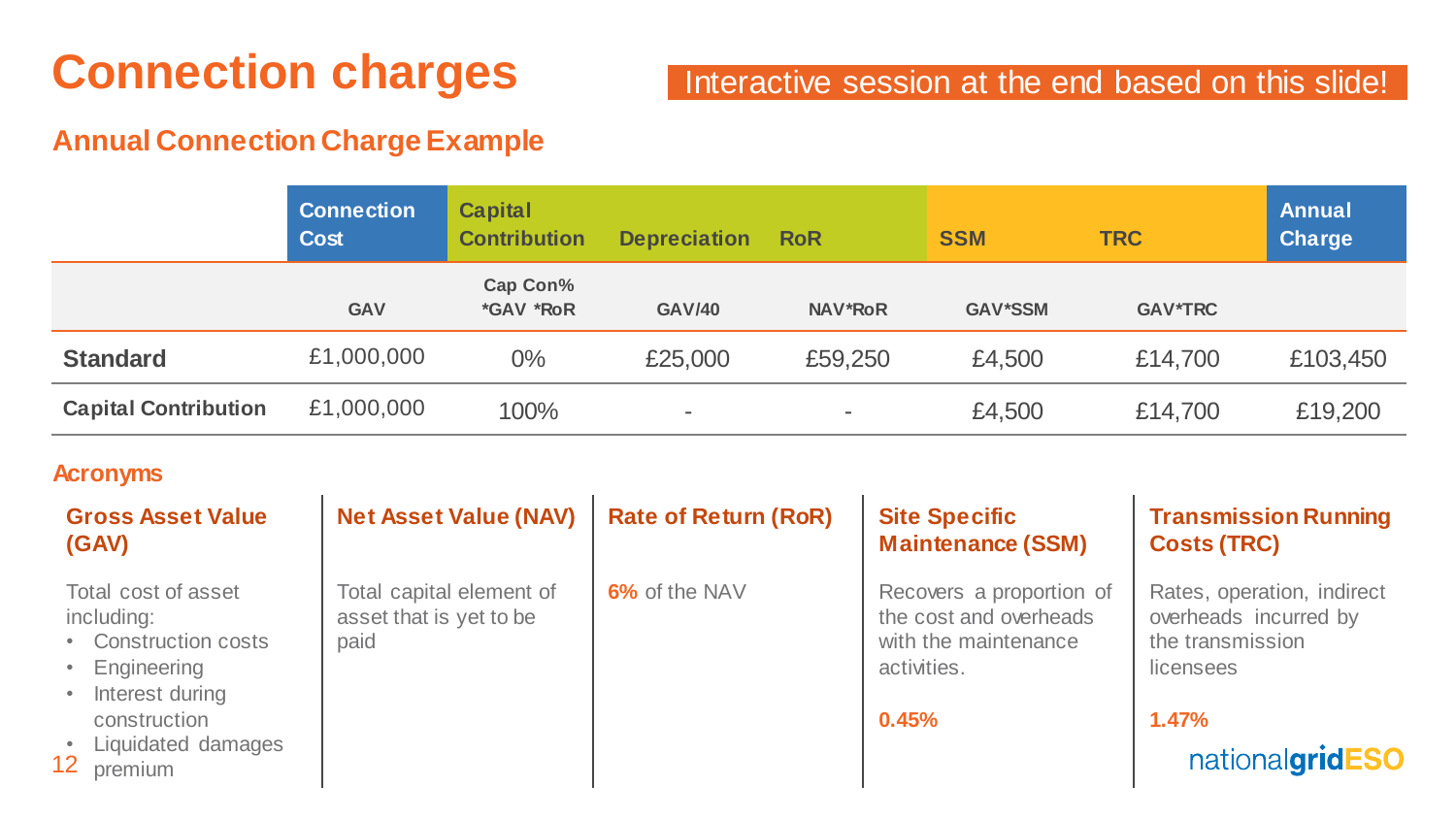## **Capital contributions**

Capital Contributions are one-off payments made by the user to pay all or some of the capital element of their connection charges.

Capital contributions can be paid

- before commissioning;
- at the date of commissioning; or
- after commissioning

#### Example (assuming no inflation and a depreciation period of 40 years)

| <b>Capital</b><br><b>Contribution</b> | <b>GAV</b> | <b>Annual charge</b><br>at<br>commissioning | <b>Annual charge</b><br>in year 2 | <b>Annual charge</b><br>in year 10 | <b>Annual charge</b><br>after 40 years | <b>Total charges</b><br>paid over 40<br>years |
|---------------------------------------|------------|---------------------------------------------|-----------------------------------|------------------------------------|----------------------------------------|-----------------------------------------------|
| No capital<br>contribution            | £3,000,000 | £310,350                                    | £305,850                          | £269,850                           | £57,600                                | £8,904,000                                    |
| 100% in year 10                       | £3,000,000 | £305,850                                    | £305,850                          | £57,600                            | £57,600                                | £7,596,750                                    |
| 50% at<br>commissioning               | £3,000,000 | £183,975                                    | £181,725                          | £163,725                           | £96,225                                | £5,604,000                                    |
| 100% at<br>commissioning              | £3,000,000 | £57,600                                     | £57,600                           | £57,600                            | £57,600                                | £5,484,000                                    |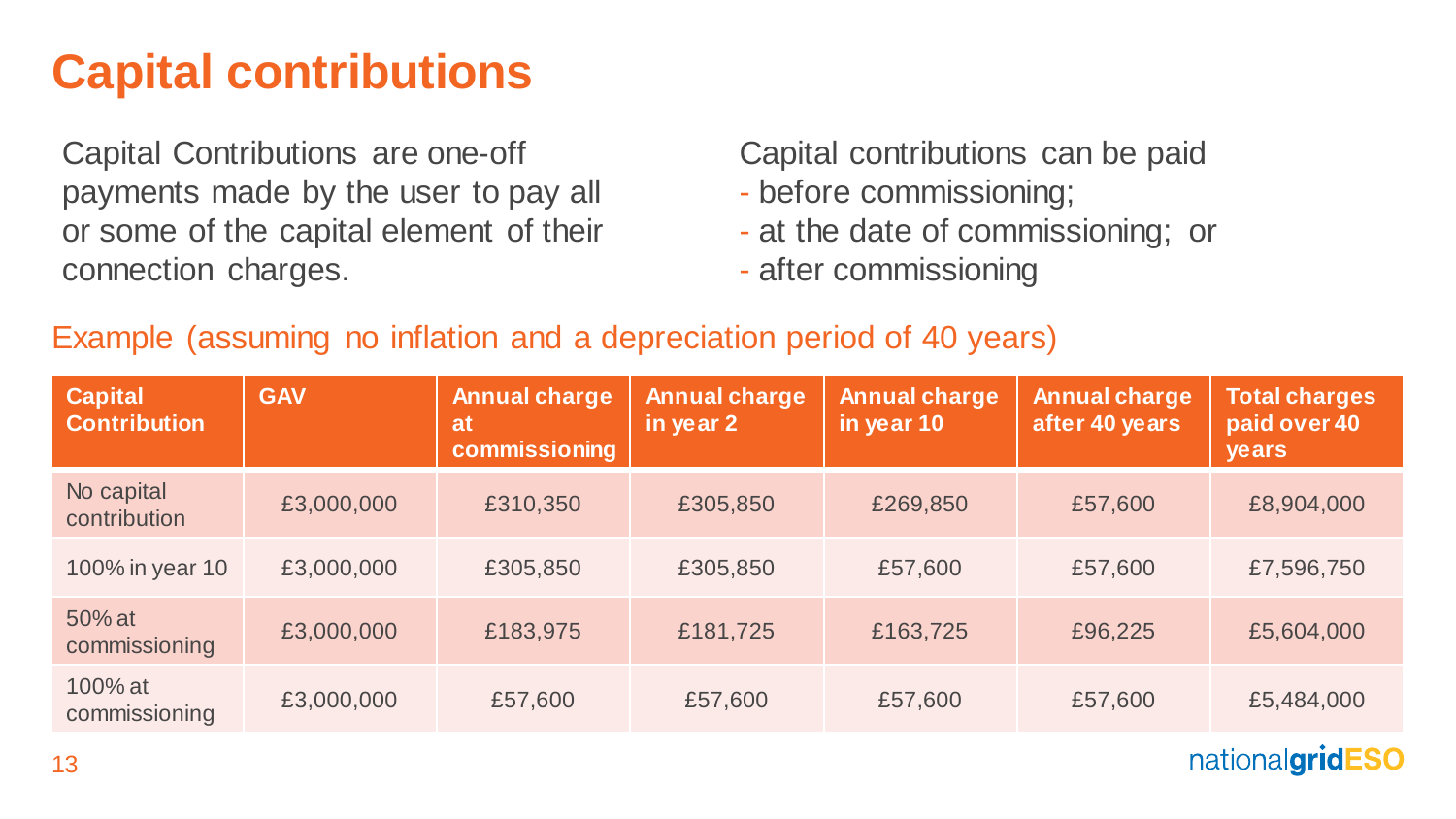#### **Post Commissioning Security**

Luke Craddock

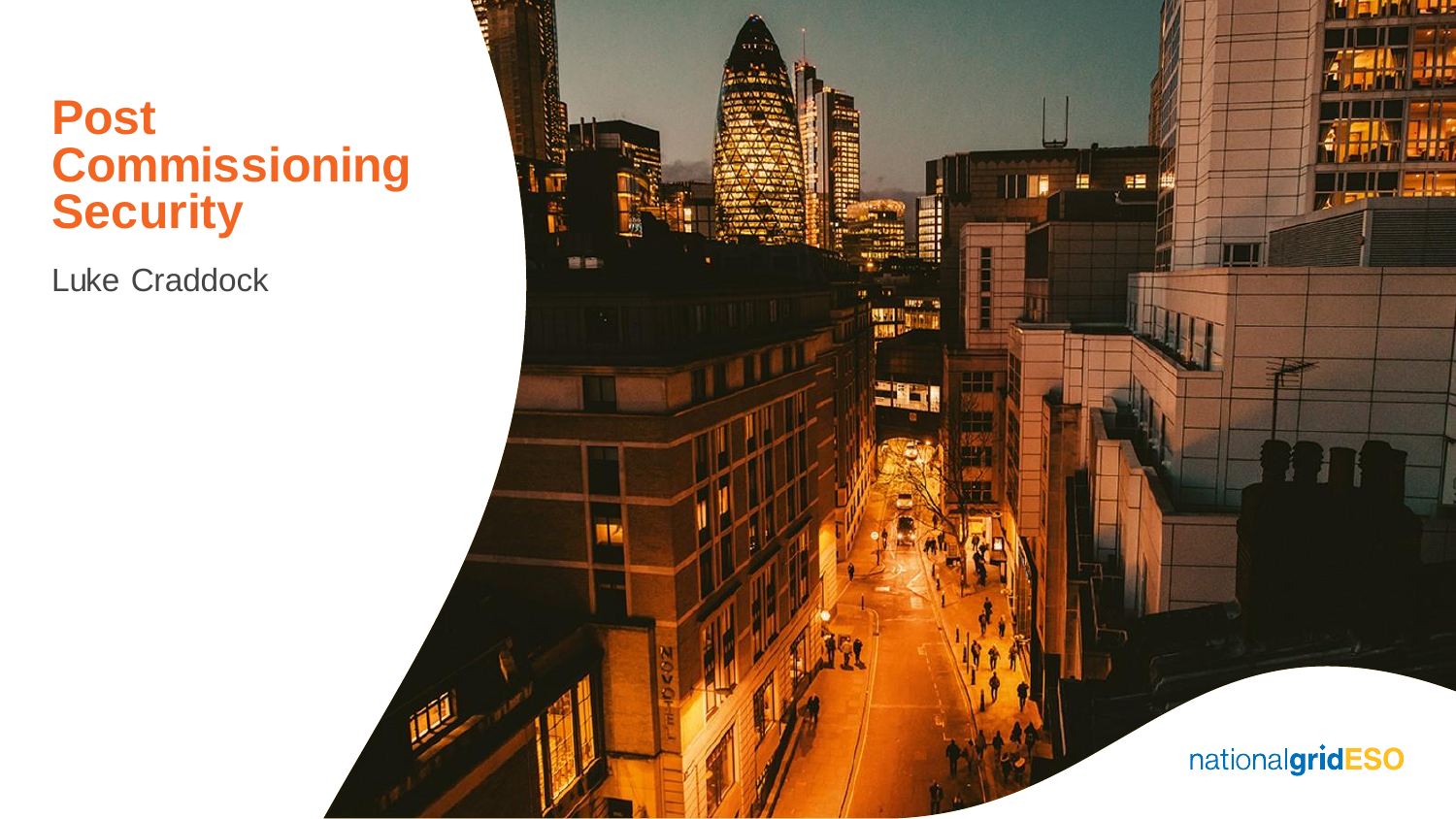### **What are post-commissioning securities?**

**Post-commissioning securities are required to cover the owed amount if the user disconnects from the transmission system during the period that the transmission assets are chargeable to the user.**

- The Transmission Owners have invested in assets which generally are charged to users over a 40-year life span, but the life span can vary.
- Should the user disconnect from the network the Transmission Owners would not be able to recover the costs of the assets which have been provided.

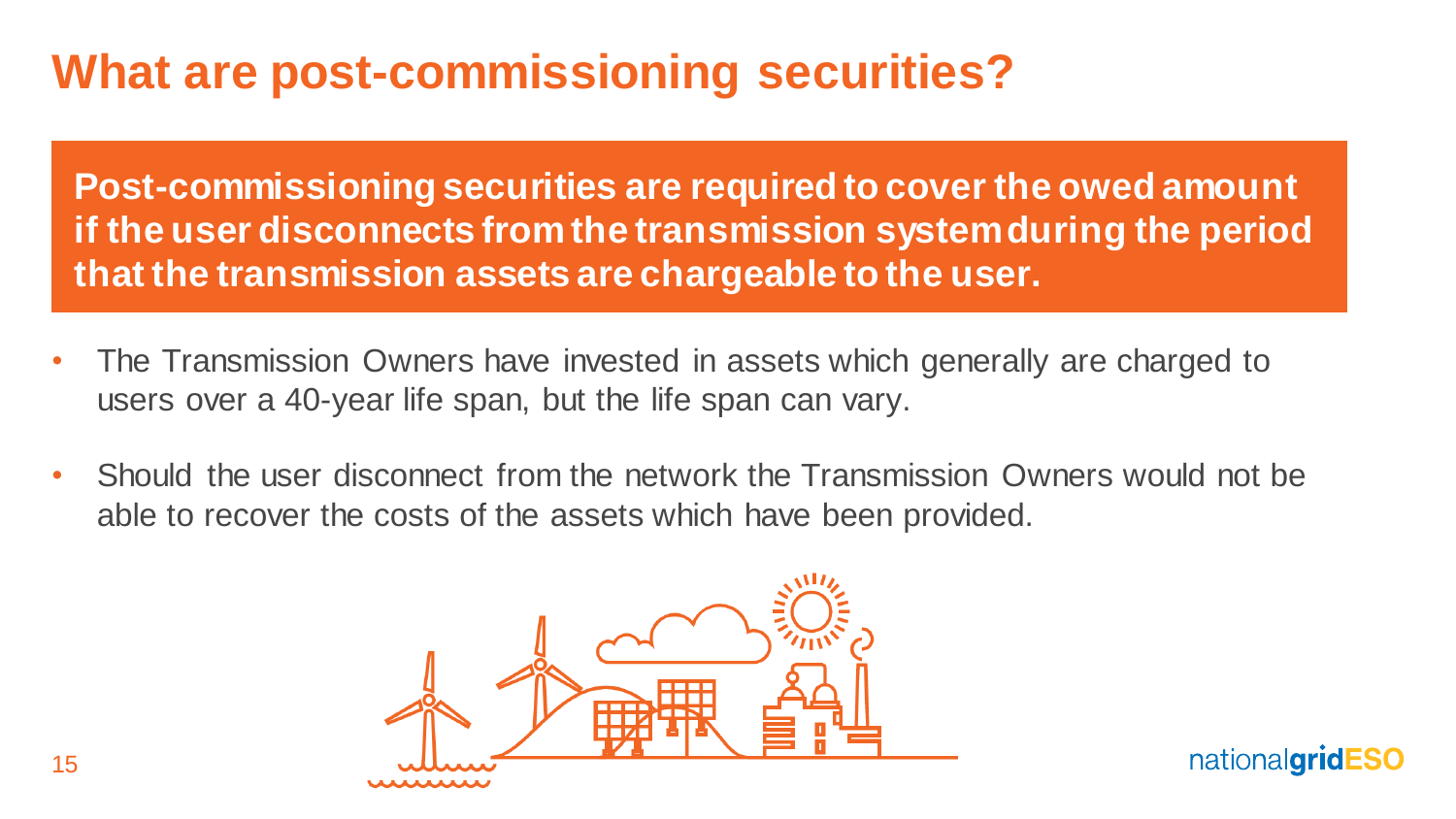# **How do customers provide this?**

Customers will generally provide security in one of the following forms:

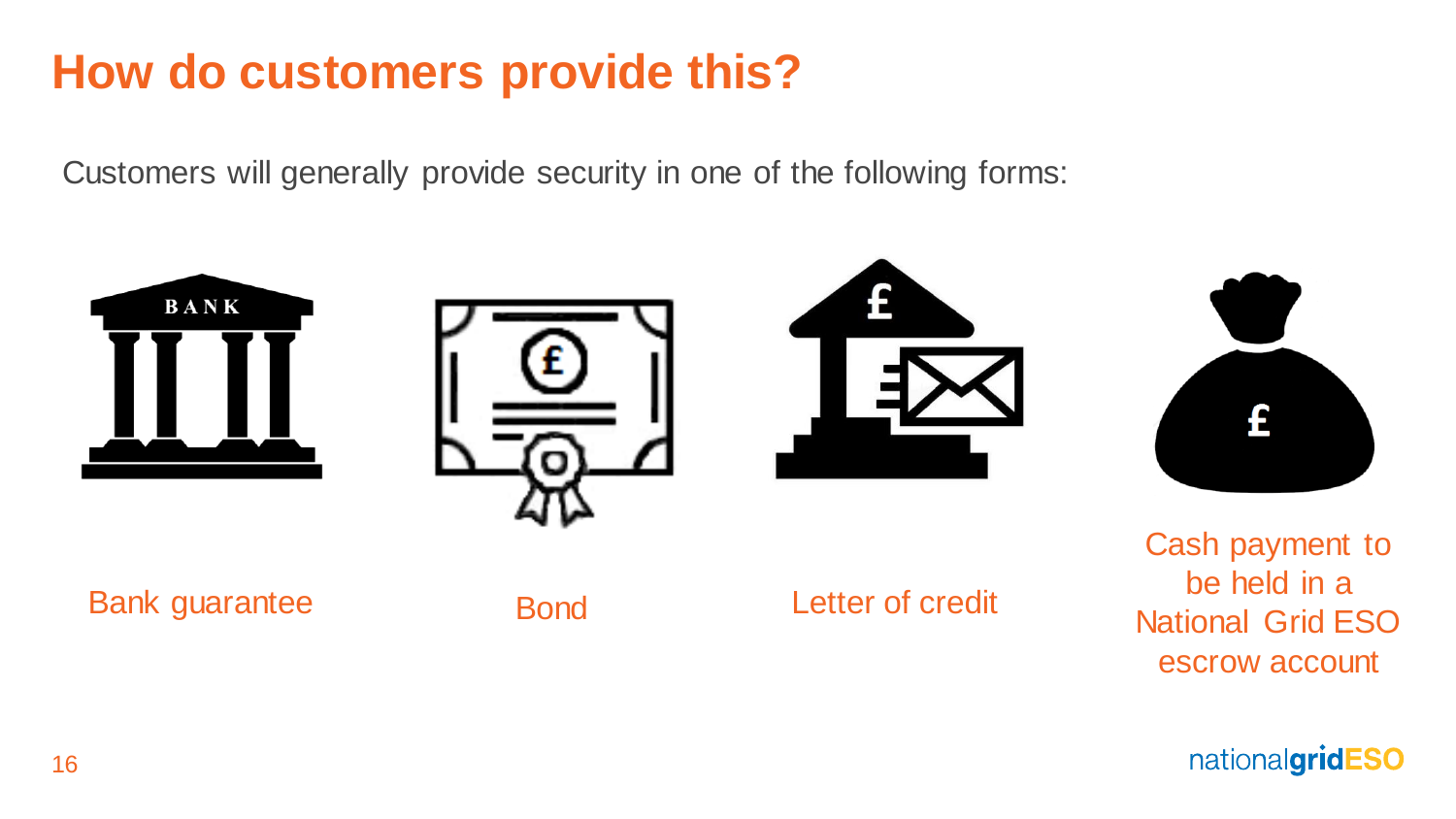#### **How are they Calculated?**

#### In January, In July,

+

Net Asset Value (NAV)

12 Months Connection Charges (Apr-Mar)

+

Net Asset Value (NAV)

6 Months Connection Charges (Sep–Mar)

Termination Amount **Interim Termination** Amount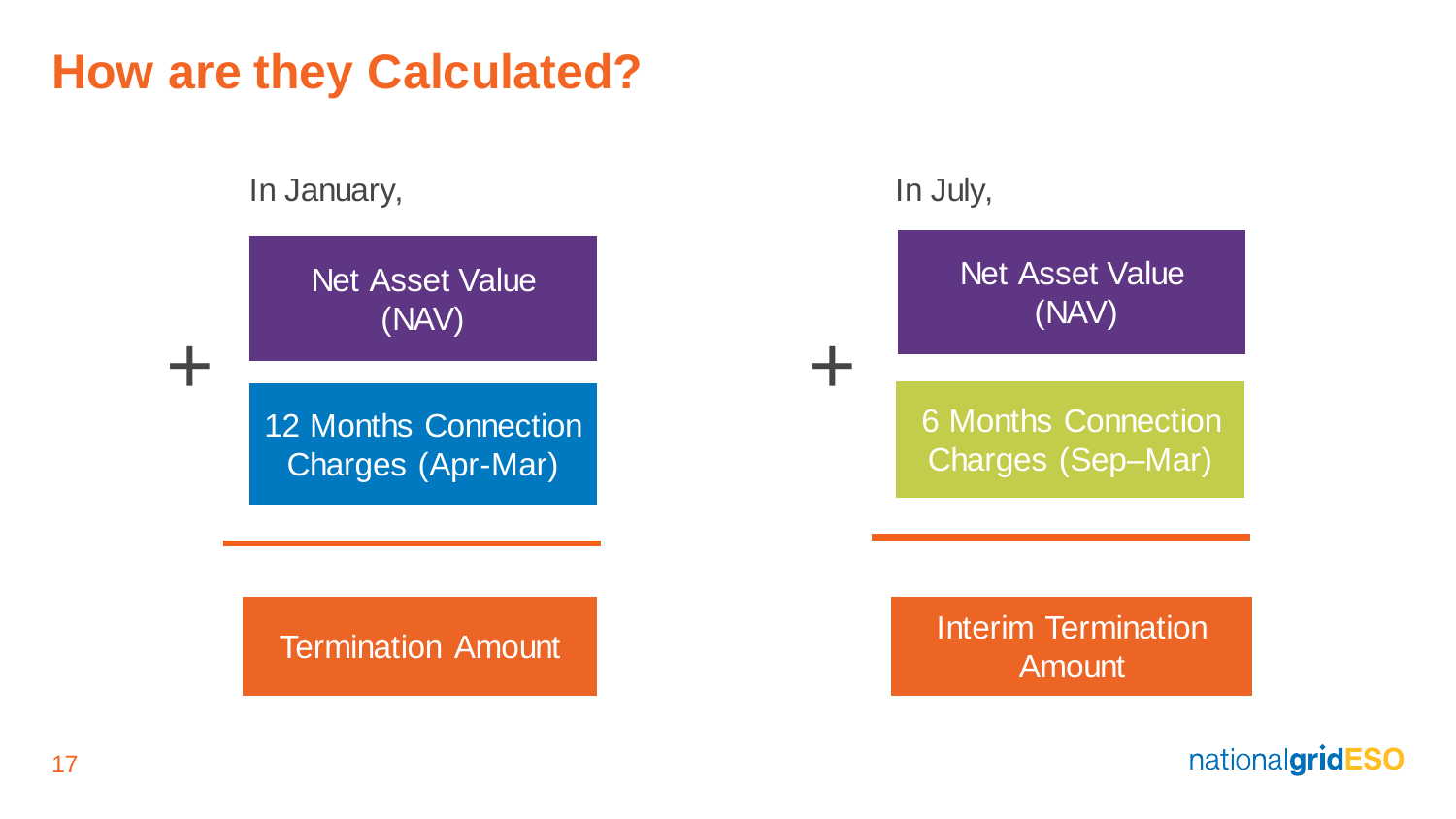# **Illustration of Security**

Once your Assets have fully depreciated, you are required to provide security for the maintenance of the assets. This is required as long as the assets are operational.



Figure 1: How the Termination Amounts vary over time assuming an initial GAV of £1,025,641.03 with constant inflation 1.33%, SSM of 0.45% and TRC of 1.47%. After the 40 year depreciation, there is no capital charge.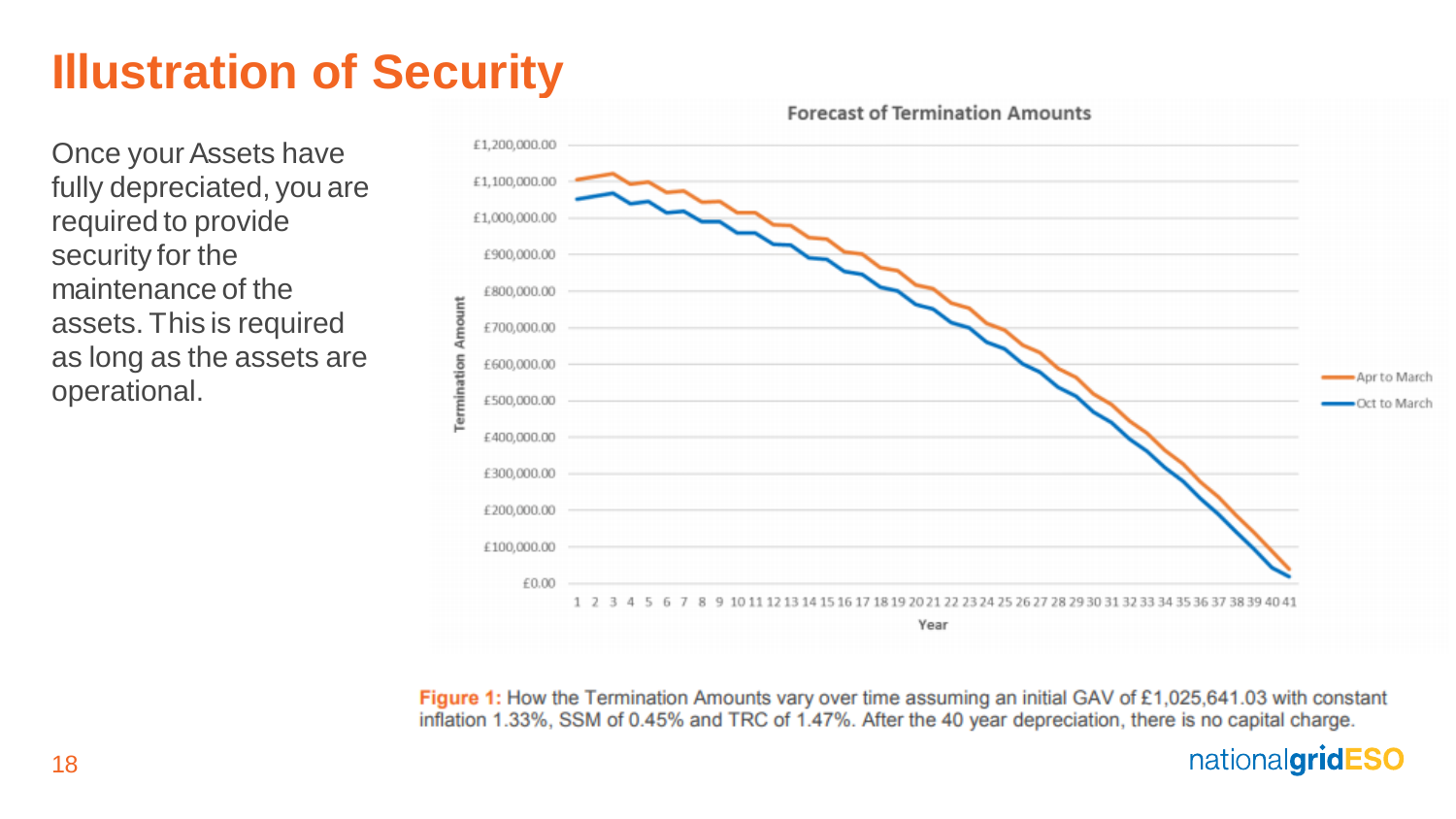# **Online Connection Charge/ Security Modeller**

**Commissioning Fiscal Year** 2019-20 Back to menu

| <b>Asset</b>                                        | Age Dep | Period Type | Charge                     | <b>Chargeable GAV Capital</b> | <b>Contribution</b> | <b>NAV</b>                               | <b>RoR</b> | Dep | <b>SSM</b> | <b>TCF</b>                      | Total |
|-----------------------------------------------------|---------|-------------|----------------------------|-------------------------------|---------------------|------------------------------------------|------------|-----|------------|---------------------------------|-------|
| POST VESTING Asset with 40 Year Depreciation 0.5 40 |         |             | POST VESTING £1,000,000.00 |                               |                     | £ 987,500.00   £ 59,250.00   £ 25,000.00 |            |     |            | £4,500.00 £14,700.00 £103,450.0 |       |
|                                                     |         |             |                            |                               |                     |                                          |            |     |            |                                 |       |
|                                                     |         |             |                            |                               |                     |                                          |            |     |            |                                 |       |
|                                                     |         |             |                            |                               |                     |                                          |            |     |            |                                 |       |
|                                                     |         |             |                            |                               |                     |                                          |            |     |            |                                 |       |
|                                                     |         |             |                            |                               |                     |                                          |            |     |            |                                 |       |
|                                                     |         |             |                            |                               |                     |                                          |            |     |            |                                 |       |
|                                                     |         |             |                            |                               |                     |                                          |            |     |            |                                 |       |
|                                                     |         |             |                            |                               |                     |                                          |            |     |            |                                 |       |
|                                                     |         |             |                            |                               |                     |                                          |            |     |            |                                 |       |
|                                                     |         |             |                            |                               |                     |                                          |            |     |            |                                 |       |
|                                                     |         |             |                            |                               |                     |                                          |            |     |            |                                 |       |

|                    | <b>SSM</b> | <b>TCF</b>           | <b>Total</b> | Per Month (12) |
|--------------------|------------|----------------------|--------------|----------------|
| <b>Pre Vesting</b> | £0.00      | £0.00                | £0.00        | £0.00          |
| Post Vesting       |            | £4.500.00 £14.700.00 | £103.450.00  | £8.620.83      |
| <b>FMS</b>         | £0.00      | £0.00                | £0.00        | £0.00          |

|                                      | Net Asset Value (At 31 March)                       |  | 975,000.00   |
|--------------------------------------|-----------------------------------------------------|--|--------------|
| <b>Post Commissioning Securities</b> | Full Year Value (NAV + 12 Month Connection Charges) |  | 1.078.450.00 |
|                                      | Mid Year Value (NAV + 6 Months Connection Charges)  |  | 1,026,350.00 |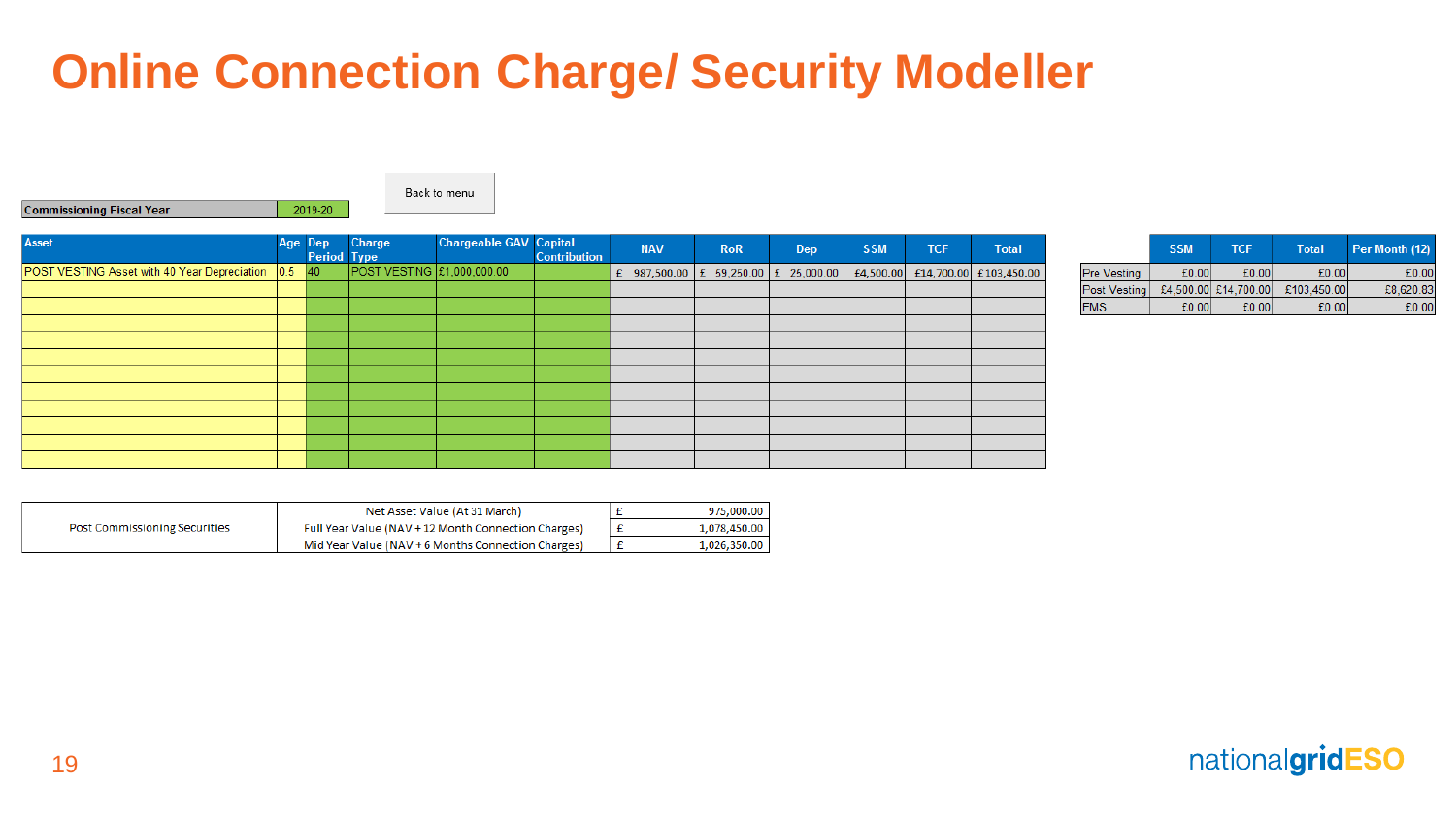#### **Our Timeline**

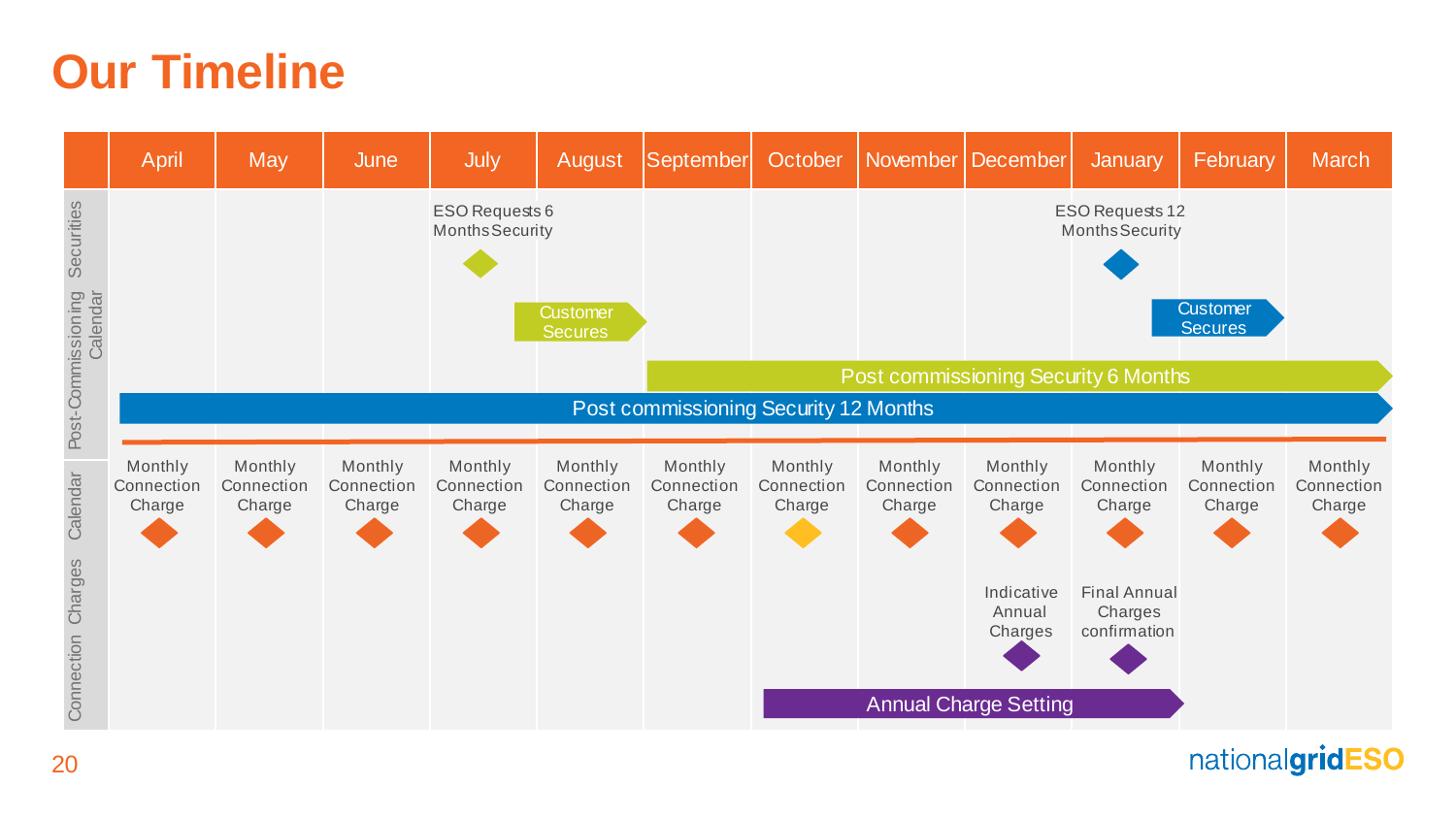# Interactive Session:

# How to calculate a connection charge

**Any Questions?**

[transmissionconnectioncharging](mailto:transmissionconnectioncharging@nationalgrideso.com) @nationalgrideso.com